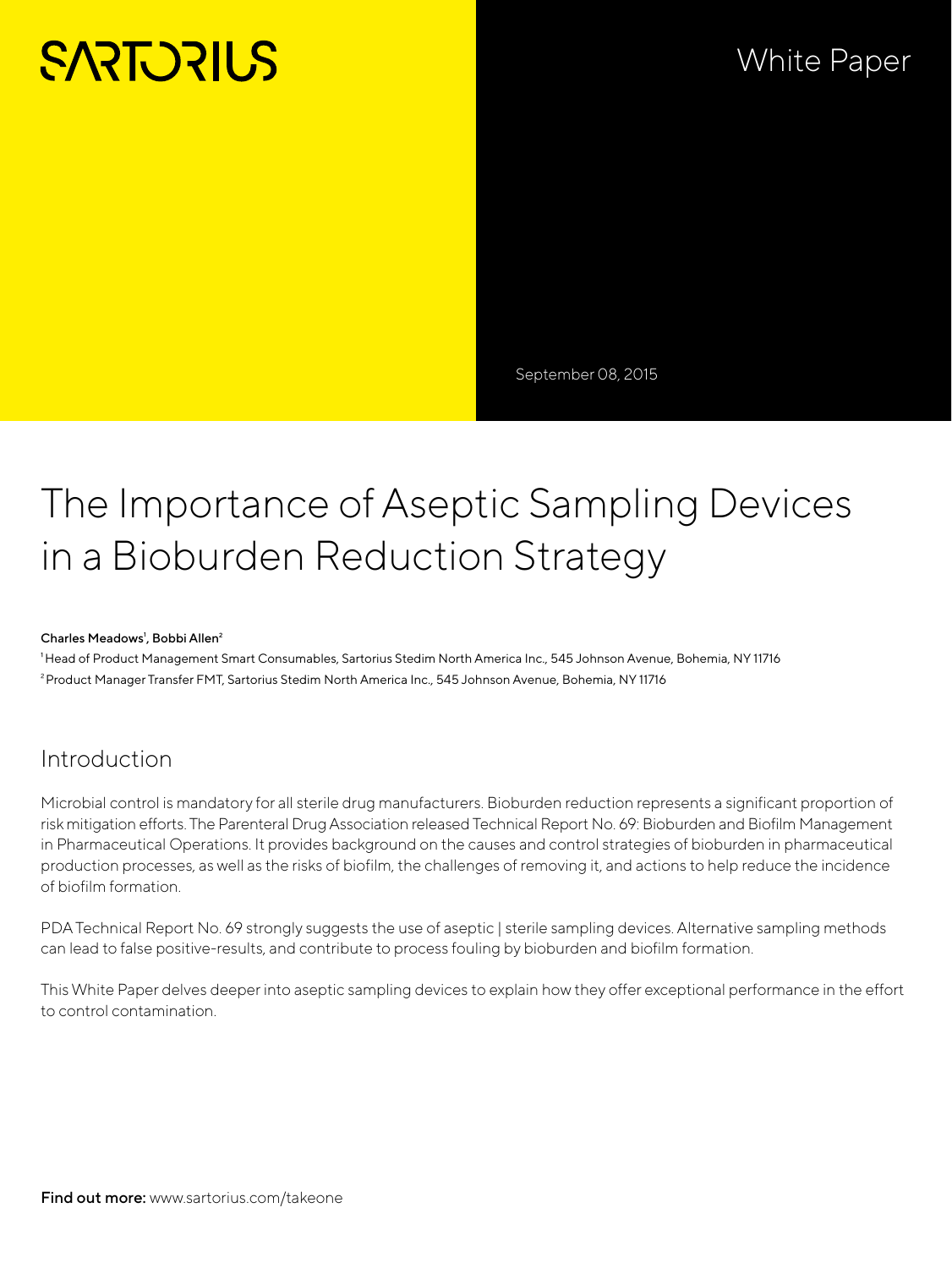#### What is an Aseptic Sampling Device?

An aseptic sampling device is a self-contained device that has

- a means for aseptic withdrawal of fluid from a vessel,
- $\blacksquare$  multiple and independent sampling pathways,
- appropriate sample collection vessel(s) at the end of each sampling pathway, and
- $\blacksquare$  a method for aseptic removal of the sample collection vessel after sampling.

Aseptic sampling devices are typically offered in two forms: 1) a single-use and preassembled device (Figure 1) and 2) reusable devices with single-use sampling lines. The supplier sterilizes the assembled device or sampling lines, usually by gamma irradiation. The external product-contact surfaces of the device are sterilized by the routine steam-inplace (SIP) conducted on the process vessel after the aseptic sampling device has been connected.

The device performs aseptically, meaning that before, during, and after sampling, external contaminants are not introduced to the process vessel or to the sample itself. It is not necessary to sterilize between sampling events, making sample collection quick and simple.

Aseptic sampling devices have multiple, independent sampling lines that remain unused until the sampling event. This feature facilitates the collection of perfectly representative samples, which provide insights into what's happening in a vessel at any particular time. Because samples are collected through unused, independent, and fully contained fluid pathways, there should be no doubt that a bioburden hit in a sample means the vessel is contaminated. This was not always the case with outdated sampling techniques.

## The Challenges of Biofilms

Biofilms are a major focus of PDA Technical Report No. 69 and represent a significant concern for pharmaceutical and biopharmaceutical manufacturing companies. A biofilm is a colony of microorganisms embedded in extracellular polymeric substances and attached to a substratum (Parenteral Drug Association, 2015). Technical Report No. 69 offers several characteristics of biofilms:

- They are difficult to remove, even with high-shear fluid flow and aggressive chemical cleaning agents.
- They act as protective barriers to sanitizers for the bacterial colony contained within.
- Bacteria in or on a biofilm unpredictably and episodically desorb from the biofilm and foul the production fluid.

Technical Report No. 69 suggests that the best way to tackle biofilm formation is to monitor and prevent microbial contamination, since this is how biofilms originate.



Figure 1: Takeone® Aseptic Sampling Device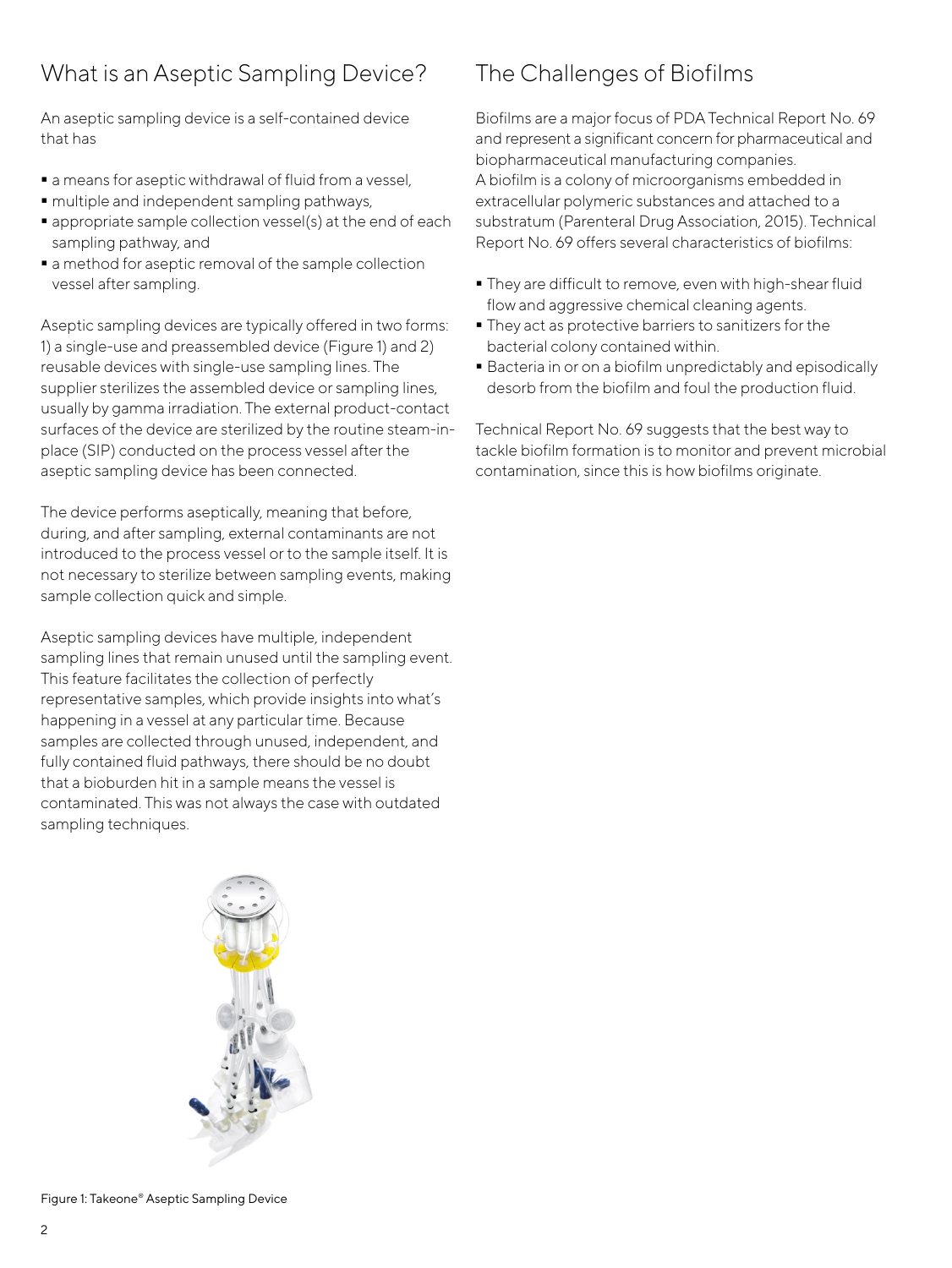## Bioburden and Biofilm Monitoring Strategies

Technical Report No. 69 recommends aseptic | sterile sampling devices for measuring bioburden throughout the production process (Figure 2).

|                       | Upstream          |                                       | Downstream          |                                                                 |                     |                        |                      |
|-----------------------|-------------------|---------------------------------------|---------------------|-----------------------------------------------------------------|---------------------|------------------------|----------------------|
| Process<br>Stage      | <b>Media Prep</b> | Fermentation  <br><b>Cell Culture</b> | <b>Cell Harvest</b> | Purification                                                    | <b>Bulk Storage</b> | Formulation<br>Filling | <b>Final Filling</b> |
| Typical<br>Operations |                   | Transfers<br>Inocolations             | <b>Buffer Prep</b>  | Virus Removal  <br>Inactication<br>Filtration<br>Chromatography |                     |                        |                      |

#### Figure 2: Bioprocess Production Map

Conditions for the propagation of bioburden are ideal in nutrient-rich upstream manufacturing steps. Biofilm growth predominates in downstream operations, where conditions may not be as conducive to microbial proliferation (Parenteral Drug Association, 2015). Therefore, continuously monitoring bioburden in solution using aseptic sampling devices is crucial to an effective bioburden and biofilm control strategy.

Generally, aseptic sampling should be done:

- $\blacksquare$  just before feeding media into a vessel,
- ust after media has been added to the vessel, and
- at the conclusion of each batch.

Bookending process stages with aseptic sampling is a critical component of a contamination control program.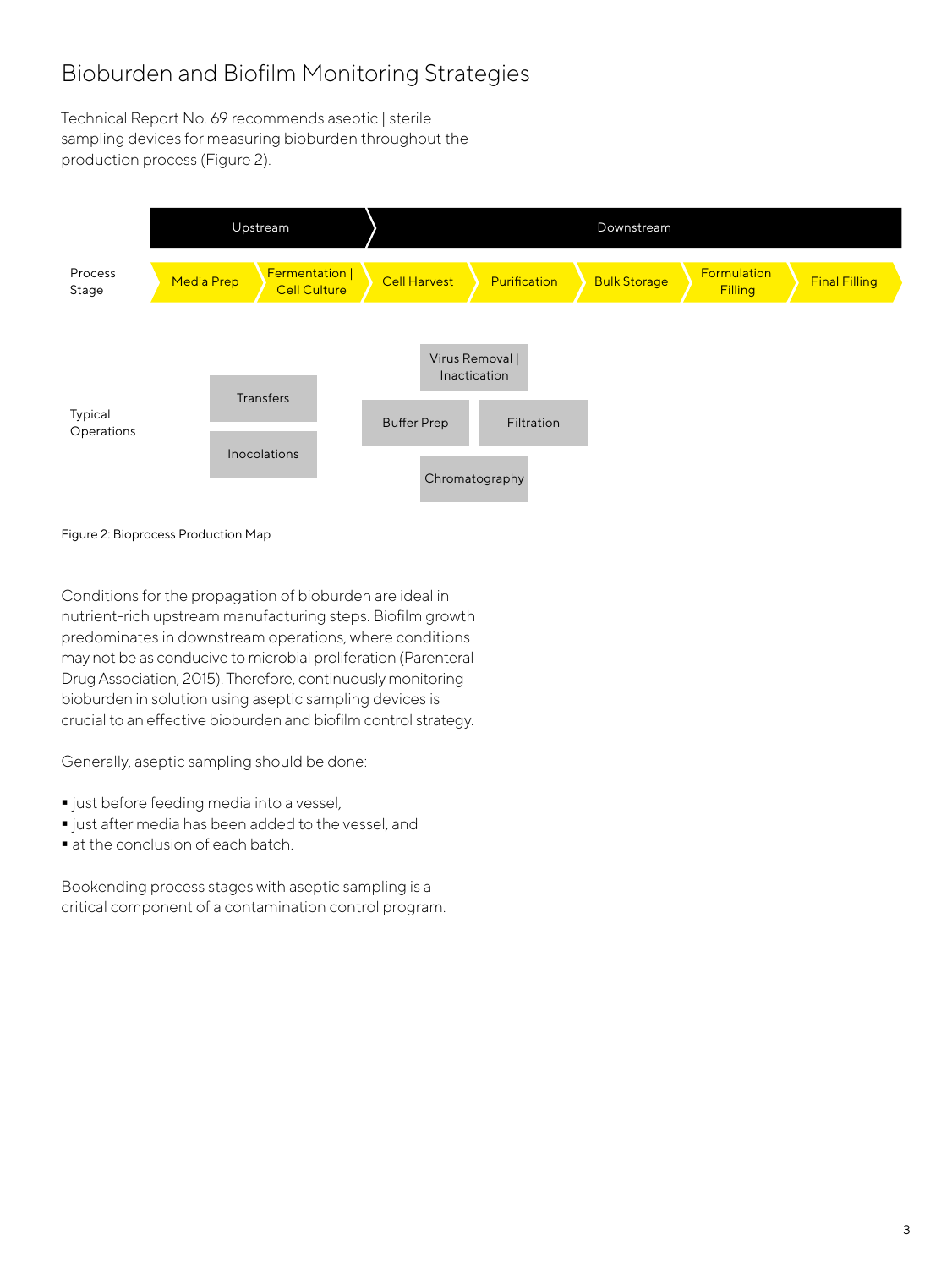#### Previous Methods for Bioburden Collection

Employing an aseptic | sterile sampling device is a more integrated approach than previous sampling methodologies. Examples of prior sampling systems include in-house-built steamable valve assemblies. The user builds an assembly of valves, fittings, and tubing, which is usually autoclaved and then connected to a steamable valve assembly on the vessel. After a steam sterilization step, the sampling system would be ready to use.

Sampling systems like these usually have only one sampling line so subsequent samples require additional steam sterilization steps to re-sterilize the fluid pathway. Even after steaming operations, the sampling pathway holds remnants of fluid from previous samples, introducing ambiguity to sample analysis.

Subsequent samples require the connection of new assemblies or sample vessels. With each connection, the system is opened to the environment. Any open manipulation of components connected directly to a process vessel is an opportunity for bioburden to enter the system or the sample itself.

The assembly and re-installation steps, the multiple SIP cycles and the open manipulations make these systems undesirable.

Technical Report No. 69 discourages the "open grab" method since that carries even greater risk of inadvertent bioburden introduction. An open grab sample is one where the user opens a new sample bottle, opens a valve on the tank, lets the fluid pour into the bottle, closes the valve and replaces the cap or lid on the sample cup. This form of sample collection presents an easy opportunity for a microbe to enter either the sample or the valve connected to the vessel. Technical Report No. 69 instructs users to ensure that samples collected for microbiological testing are not compromised, citing that "the use of open grab samples is discouraged because this practice can lead to false-positive results due to sample contamination. For best results, aseptic or sterile sampling devices should be used whenever feasible for collecting bioburden or non-host samples." (Parenteral Drug Association, 2015).

## Benefits of Single-Use

The incorporation of single-use technologies in the biotech industry is a significant improvement in biofilm prevention. A single-use component has never been used in processing, handled by operators, and will not be used on future batches. As a result, the risk of introducing microorganisms is very low and biofilm propagation is abated.

The story is different for multi-use components. Yet, reusable equipment remains in use and will continue to be for some time. Clearly, the integration of single-use components helps mitigate the risk of bioburden introduction.

Technical Report No. 69 includes a section on life-cycle management of soft parts (also known as multi-use or reusable parts). It emphasizes its importance to an effective bioburden and biofilm control and monitoring program. Let us consider soft part management in the context of sampling devices, including the types of aseptic sampling devices that include multi-use components (Figure 3).





Assemblies that include soft parts are typically removed from process equipment, disassembled, and cleaned out of place (COP) before being reassembled for reuse. The maintenance of multi-use stainless steel parts should be closely monitored during its lifetime to preserve the thin passive oxide layer which is intrinsic to the surface when new (Cluett, 2001). Corrosion or breakdown of this ultrathin layer, be it chemical or physical, becomes safe harbor points for bioburden and biofilm formation (Cluett, 2001) even after clean-in-place (CIP) and COP processes.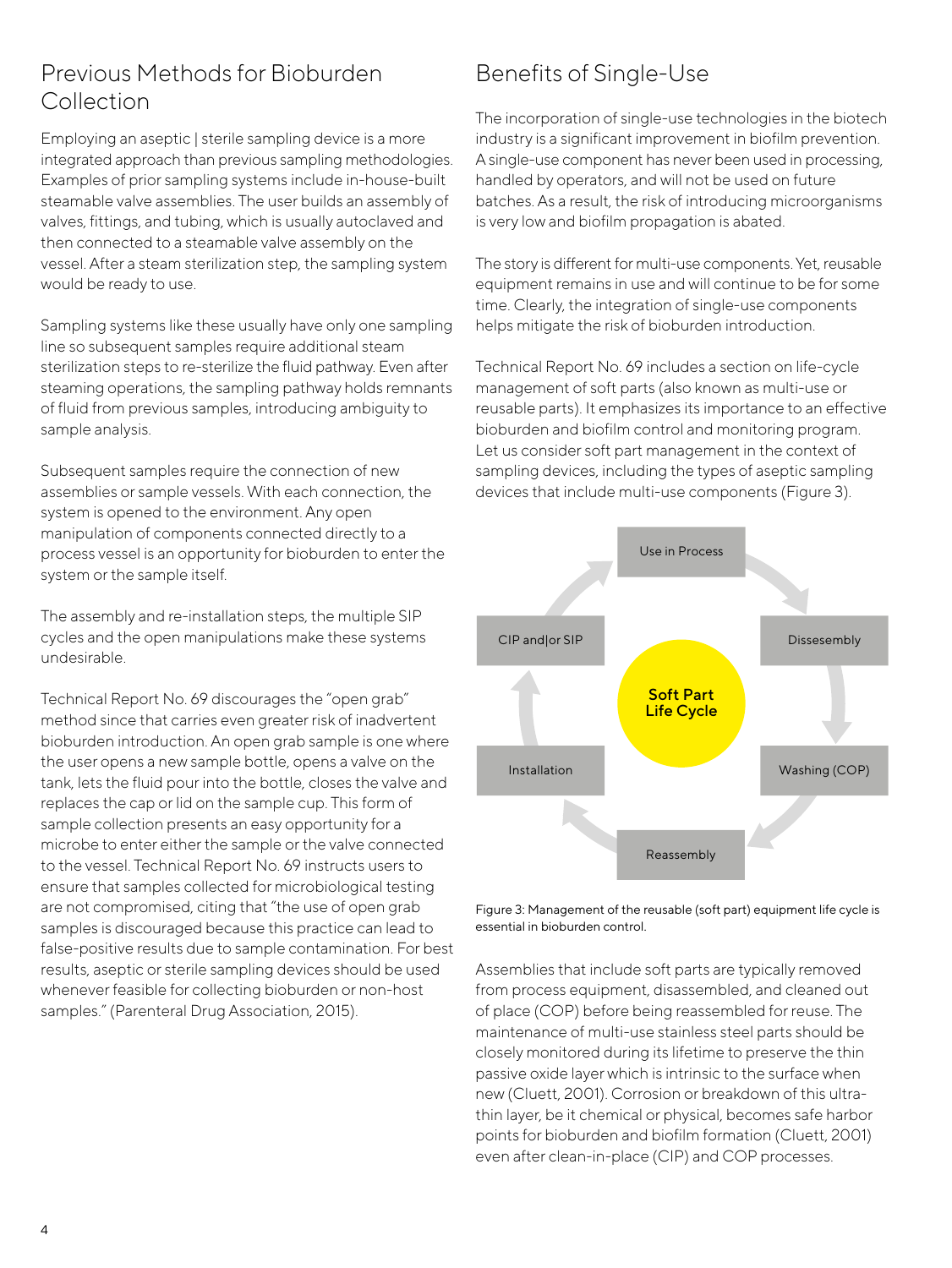Once reassembled and installed on process equipment, the microbial colonies in biofilm may desorb and foul the production process (Parenteral Drug Association, 2015).

If they must be used, Technical Report No. 69 recommends routine preventative maintenance of soft parts, including inspection and replacement of damaged parts. The useful life of soft parts should be determined by validation of the following:

- Number of SIP cycles
- $\blacksquare$  Number of CIP | COP cycles
- Number of production processes

The risks of biofilm formation and added validation efforts are supportive of preassembled and single-use systems. Choosing an aseptic sampling device that uses soft parts requires added vigilance of life-cycle management and perpetual risk of biofilm formation and bioburden fouling. Ultimately, preassembled and single-use aseptic sampling devices simplify validation and remove risk.

#### Environmental Controls

The environment that the drug product is produced in, as well as the environment of the support operations, including equipment cleaning and assembly areas, may also contribute to bioburden introduction. The location where assemblies are built, and the components the assembly is built from, need to be bioburden controlled. An effective bioburden management strategy becomes a complex web of validation of facilities, equipment, and processes.

Consequently, an easier solution and popular trend is to purchase preassembled single-use systems, including aseptic sampling devices.

#### Conclusion

Technical Report No. 69 highlights the need for adherence to strict aseptic techniques and good microbial controls to reduce the risk of adventitious contamination.

Routine and well-designed bioburden monitoring programs using aseptic sampling devices help manufacturer strack and respond to out-of-specification bioburden findings.

The selection of a preassembled and single-use aseptic sampling device reduces bioburden contamination risk. It is a valuable tool to combat biofilm formation through an effective prevention and monitoring program.

#### References

Parenteral Drug Association, 2015, Technical Report No. 69; Bioburden and Biofilm Management in Pharmaceutical Operations, Bethesda, MD.Cluett, J.D., 2001, Cleanability of certain stainless steel surface finishes in the brewing process, Rand Afrikaans University, Johannesburg, South Africa.

## A Profile of Sartorius Stedim Biotech

Sartorius is a leading provider of cutting-edge equipment and services for the development, quality assurance and production processes of the biopharmaceutical industry. Its integrated solutions covering fermentation, cell cultivation, filtration, purification, fluid management and lab technologies are supporting the biopharmaceutical industry around the world to develop and produce drugs safely, economically and in a timely manner. Sartorius focuses on single-use technologies and value-added services to meet the rapidly changing technology requirements of the industry it serves. Strongly rooted in the scientific community and closely allied with customers and technology partners, the company is dedicated to its philosophy of "simplifying progress."